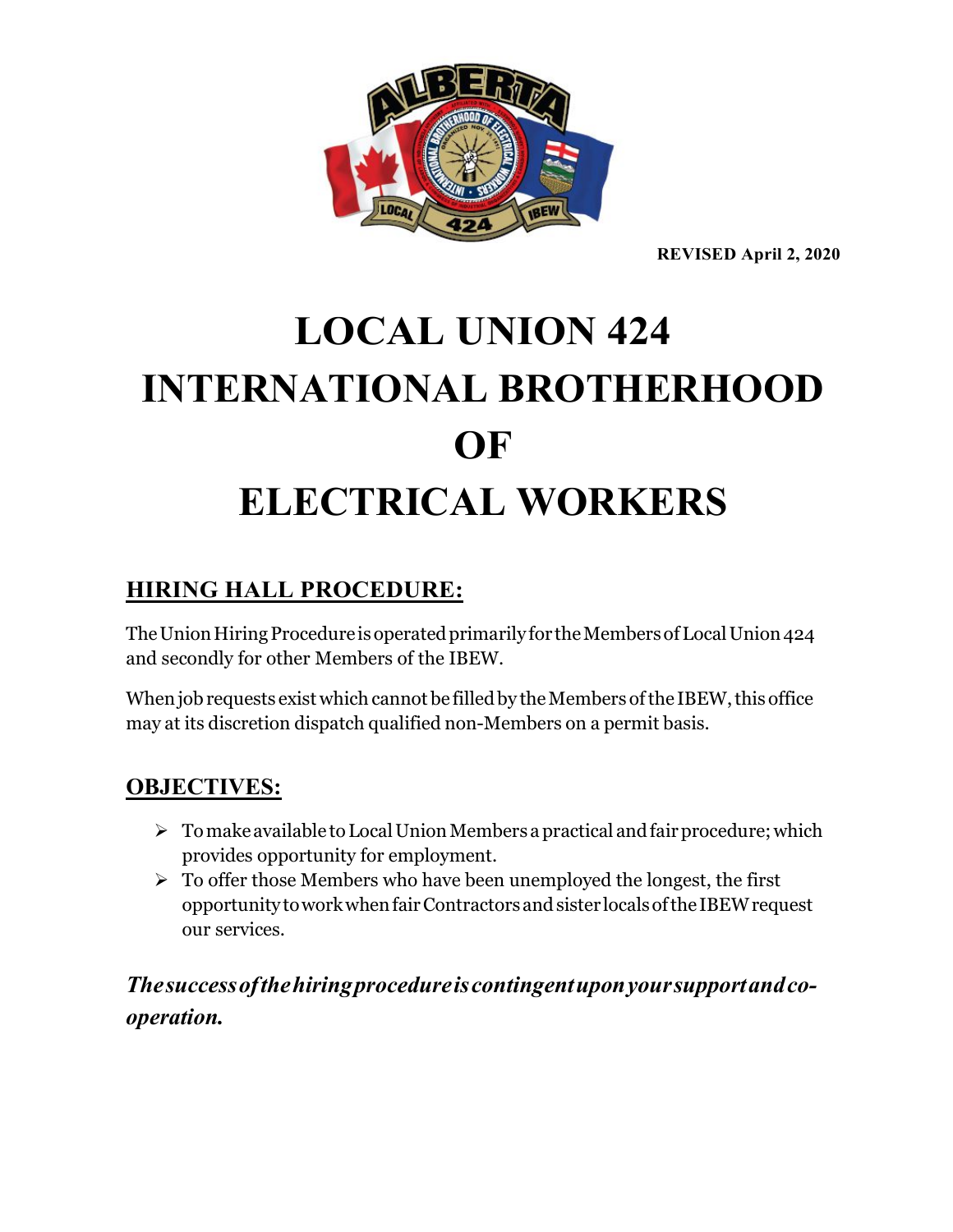## **LOCAL UNION HIRING PROCEDURE**

## **REGISTRATION:**

Members not employed in the trade may register on the unemployed list.

- 1. Members may phone the Edmonton, Calgary or Fort McMurray Union offices to register on the Unemployed List.
- 2. Members may report to the Edmonton, Calgary or Fort McMurray Union offices to register on the Unemployed List.
- 3. Name,telephonenumber,classification,dateandpreviousEmployerarerequired.
- 4. For the purposes of this procedure, Members are considered unemployed when they have left the job site, vacated camp and are off the employer's payroll (which would include any pack up time received on a layoff) following termination from the employer and if they are not returning.
- 5. Theemployer terminationslip(ifapplicable)or aRecordofEmploymentmaybe required.
- 6. Uponregistering,theMemberwillbeassignedaRegistrationNumberfor callout/dispatch procedures.
- 7. WhenregisteringontheUnemployedList,theMember iscertifying unemployment and agreeing to abide by the Hiring Procedure.

## **CALLOUT/DISPATCH:**

All requests for workers are advertised on the job line recorder at the following phone numbers and website link:

Job Line Website [www.ibew424.net/](http://www.ibew424.net/)jobline.html

#### **The job line is updated at the end of the business day. All requests received are referred to callout normally at 9:30 a.m. the following day.**

- 2. All requests will be visibly displayed atthe Union Offices. Callout willtake place at 9:30 a.m. for Journeymen (Book 1, Book 2) requests, followed by Apprentice (Book 1, Book 2) requests.
- 3. SubjecttotheHiringProcedure,Memberswhohavebeenregisteredonthe Unemployed List the longest will have first opportunity to fill a request. Registrationnumberswillbeusedinnumericalorderforcalloutpurposes.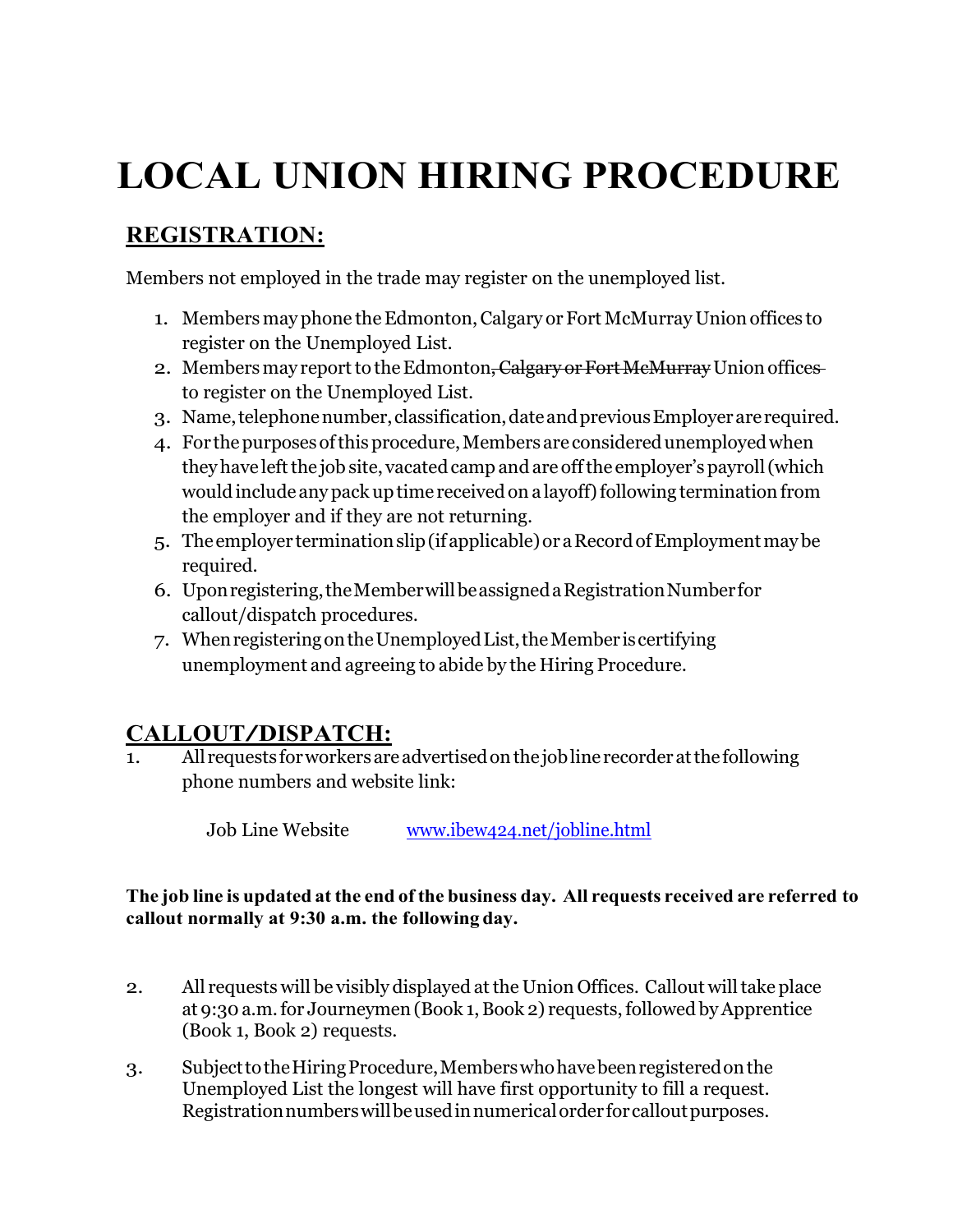- 4. Members, Permits & Travelers may register for jobrequests;
	- a) BybeingpresentattheUnionofficeinEdmontonandregisteringprior to 9:30 a.m.
	- b) Byphoning the Edmonton Union Hall 780-462-5076
- 5. All combination calls will be dispatched as follows:
	- Journeyman Welder /Journeyman Electrician (DualTicket)
	- $\triangleright$  Journeyman Welder/4<sup>th</sup> Year Apprentice Electrician
	- $\triangleright$  Journeyman Welder / 3<sup>rd</sup> Year Apprentice Electrician
	- $\triangleright$  Journeyman Welder/2<sup>nd</sup> Year Apprentice Electrician
	- $\triangleright$  Journeyman Welder /1<sup>st</sup> Year Apprentice Electrician

Thisprocedurewillbeenforcedforallcombinationcallsincluding;Electricians, Welders, Instrument Mechanics/Technicians, Linemen, Power Systems Electricians, Operators (Equipment) with a higher level of Apprenticeship status having priority, if no dual ticket is available.

- 6. Duesandassessmentsmustbepaidprior toissuanceof clearances. TheMember's dues shall be determined by the Local Union's records. Dues deducted by the Employer and *not* received by the Local Union Office *will not* be considered paid however, the Member may provide proof of payment with pay stubs showing those outstanding dues being deducted.
- 7. Members may be required to supply copies of employment, or employment insurance, records to dispatch upon request, prior to being dispatched.
- 8. Members successfulinobtaining jobs shall pick uptheir clearance slips fromthe unit office of their primary residence (Edmonton, Calgary or Fort McMurray), within 48 hours, unless there are special circumstances that prohibit this and it has been authorized by the Business Manager. For Members residingoutsideofa45km radiusmay requesttohave their clearance slips faxedor emailed to them.
- 9. Apprentice Members shall produce their Apprenticeship Record Book with up-todate work record, along with verification of a valid apprenticeship, prior to being issued a dispatch slip.

#### **LOCAL RESIDENTS:**

#### **CONSTRUCTION**

A Local Resident shall mean any Employee who:

Is aMember ofthe Union and has residedwithin a 75km radius ofthe center of a job site which is beyond daily commuting distance from Edmonton or Calgary and whose principle residence is the place where he/she, in the settled routine of his/her life, regularly,normallyorcustomarilylives,withtheunderlyingpremisethateveryonemust be resident somewhere.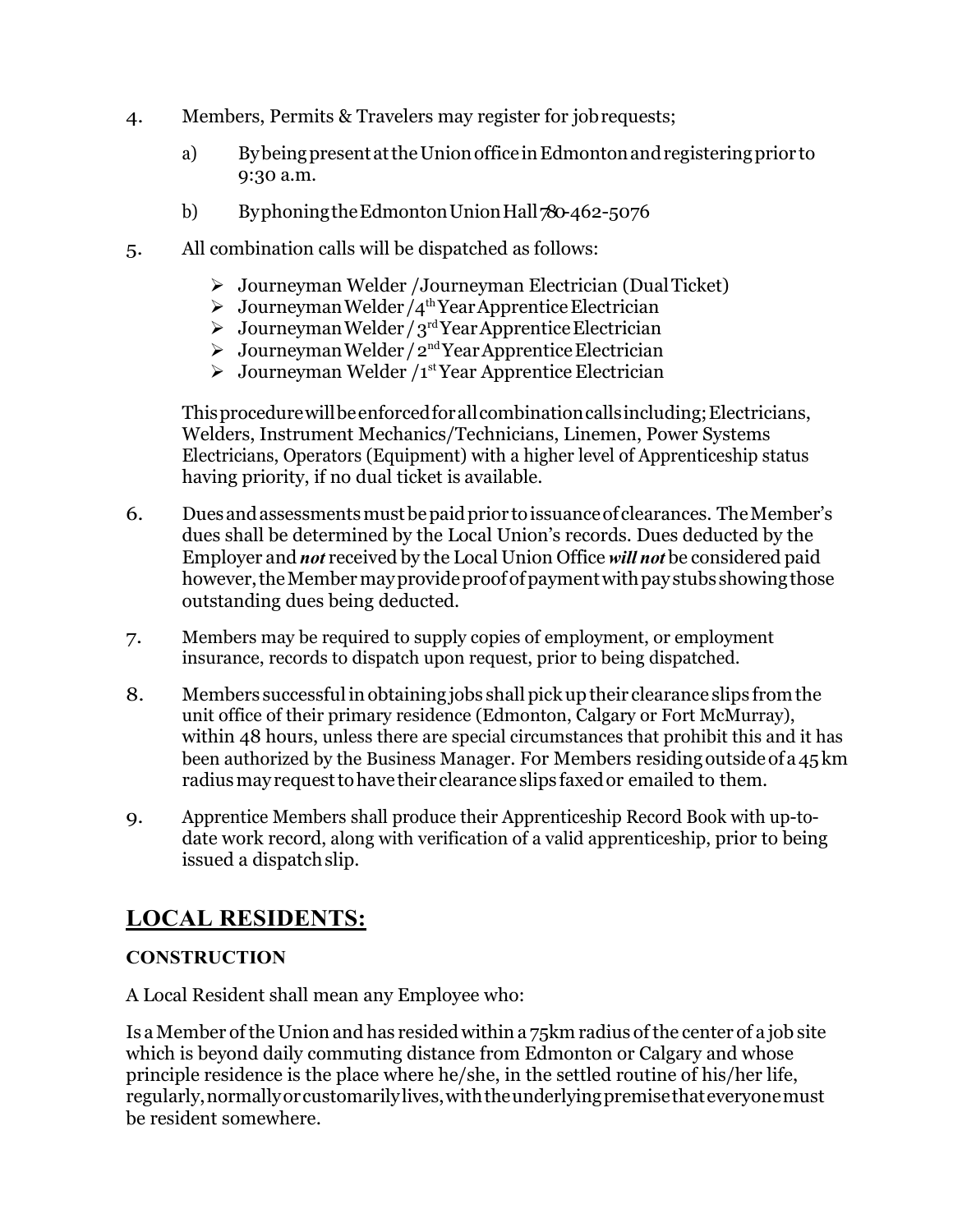As per Appendix E of the Collective Agreement for work performed under the Construction Agreement Local Residents who reside within a radius of 10km of the Main General Post Office in Banff, Barrhead, Bonnyville, Brooks, Camrose, Canmore, Coaldale, Cold Lake, Crowsness Pass, Drayton Valley, Drumheller, Edson, Fort McMurray, Grande Cache, Grande Centre, Grande Prairie, Hinton, Innisfail, Jasper, Lacombe, Lethbridge, Lloydminster, Medicine Hat, Olds, Peace River, Ponoka, Red Deer, Redcliffe, Rimbey, Rocky Mountain House, Slave Lake, St. Paul, Stettler, Strathmore, Sylvan Lake, Taber, Vegreville, Vermilion, Wainwright, Westlock, Wetaskiwin,andWhitecourt,mayhavepreferenceof employmentonjobs locatedwithin a radius of 10 km from the Main General Post Office in the aforementioned towns or cities.

#### **MAINTENANCE**

A Local Resident shall mean any Employee who:

Is a Member ofthe Union and has resided within a 75 km radius ofthe center of a job site which is beyond daily commuting distance from Edmonton or Calgary and whose principle residence is the place where he/she, in the settled routine of his/her life, regularly, normally or customarily lives, with the underlying premise that everyone must be resident somewhere.

For work performed under all Maintenance Agreements requiring local residents to stay in camp, calls will be open to any Member. Those out of work the longest shall have the first opportunity to be dispatched.

#### **DETERMINING RESIDENCY**

In making determination the following factors will be taken into consideration:

- 1) The dwelling place of the person's spouse anddependents
- 2) Personal property and social ties to a specific community
- 3) Residential ties elsewhere
- 4) Permanence and purpose of residence in a particular community
- 5) As well as five of the following documents:
	- a) Driver's license or Government issued identification (current Province of primary residence)
	- b) Insurance (home, tenant or auto)
	- c) Vehicle registration
	- d) Utility bills (landline phone, power or natural gas/propane)
	- e) Rental or Lease agreement (complete)
	- f) Bank or credit card statements (address section only)
	- g) Employment Insurance Statement (address section only)
	- h) Government documents (address section only) ex: (record of employment, property tax or income tax assessment)
	- i) Employee Benefit Funds Administration Registration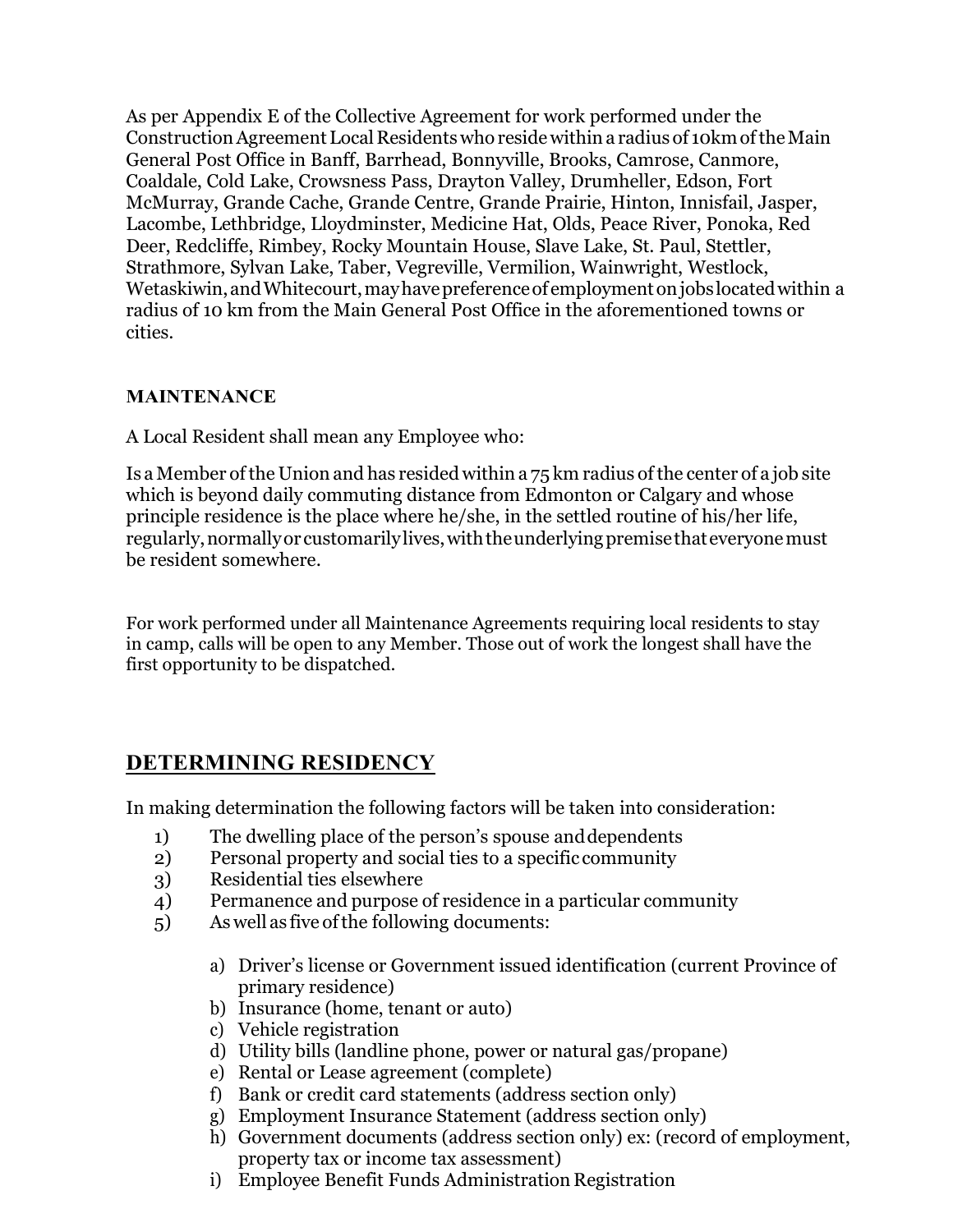### **SALTING:**

TheBusinessManagermayauthorizeMemberstoseekemploymentbynon-signatory Contractors for the purpose of organizing the unorganized.

UnemployedMembers shall reporttotheOrganizerforthepurposeofassistingasneeded in the organizing program. The Unemployed Member must sign a "Salting Clearance" after one (1) full week of employment with a non-signatoryEmployer

The Organizer shall maintain records of all Members authorized to seek employment by non-signatory employers including date(s) of authorization, date(s) of employment, and other pertinent information.

Such Members, when employed by non-signatory employers, shall work diligently at the job and to organize as per the Alberta Labour RelationsCode.

Such Members shall remain on the Unemployed List subject to fulfilling the above assignments.

Members who fail to comply with the above assignments are subject to removal from the UnemployedList andhaving theLocalUnionSaltingClearance revokeduponrequest by Membership development.

AnyMembersacceptingemploymentbyanon-signatoryEmployer,exceptasauthorized shall be subject to charges and discipline as provided by the Constitution and Bylaws, Article XX, Sections 1, 2, 3 & 4.

## **MEMBERS TRAVELLING OR WORKING IN COVERED EMPLOYMENT**

"CoveredEmployment"meansemploymentinarelatedtradecoveredbylegitimate union collective agreement not in conflict with IBEW or Local Union 424.

"Travelling" means employed in the trade covered by an IBEWCollectiveAgreement outside the trade andgeographicaljurisdiction ofLocalUnion 424 as defined by the I.B.E.W. International.

Membersemployedinthetradewhentravellingorworkingincoveredemploymentmay remain registered on the Unemployed List.

While working in another local's jurisdiction, all Members must check in with that local's business office, prior to commencing employment.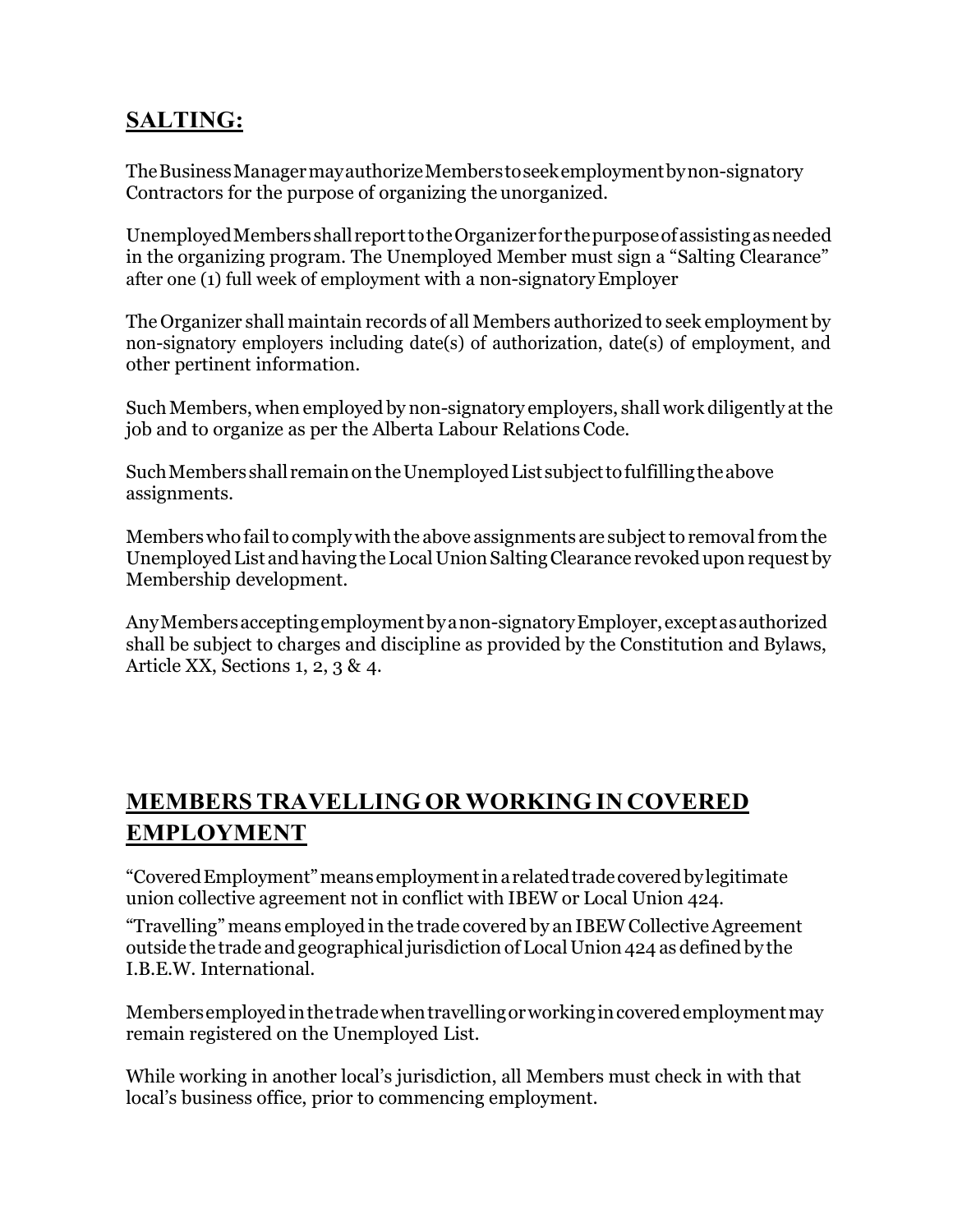#### **GENERAL RULES:**

- 1. The Hiring Procedure is established pursuant to Article 20, Section 10 of Local Union 424's Bylaws.
- 2. Union Clearance is required prior to being employed in the electrical trade. When employmentis terminatedwiththeEmployer,UnionClearanceisrequiredprior to commencing employment with any other Employers.
- 3. Members employedintrade relatedworkwhileontheUnemployedList exceptas permitted by the Local Union Policies, are required to pay working dues.
- 4. MembersincontraventionoftheHiringProcedureshallbesubjecttodisciplinary action by the Local Union Executive Board.
- 5. SubjecttoarecommendationoftheExecutiveBoard,theBusinessManagermay reserve the right to refuse a Clearance to any Member.
- 6. The Business Manager may dispatch Members at any time, subject to the protectionoflife,imminentdanger toproperty,theprotectionoftheIBEWTrade Jurisdiction and when stripping under the Organizing Program.
- 7. The Business Office reserves the right to co-operate with Officers of the Employment Insurance Commission regarding Members registering for work on the list.
- 8. TheBusinessManagermaydelegatetohisstafftheoperationandimplementation of the Hiring Procedure.
- 9. Membersdispatchedshall reporttotheemployerforworknotlaterthanthe following work day. Employers may reject stale dated clearances.
- 10. When Employers legitimately require workers with specialty skills, Members not sufficiently experienced with that skill should refrain from filling such requests. Members taking calls, that do not have the appropriate qualifications or training, may have to sign the out of work list.

Employers may request Foremen and General Foremen subject to interview. Three Members will be cleared from the Unemployed List to the Employer for interview. Members selected for the interview process will not be allowed to put in for any other call on that day. Members not accepted by theEmployer will be placed back onthe Unemployed List.

- 11. Any Member accepting a clearance under IBEW Agreement shall be considered employed. Layoffs shall not be solicited by any Member. Out of work numbers will be adjusted according to the number of days worked. The ability to return to your adjusted position on the Unemployed List will be allowed ONE TIME ONLY in a one (1) calendar year period. These conditions shall apply to the following 3 scenarios;
	- a) Members dispatched on calls of one (1) month duration or longer, and LAID OFF within the first Twenty-One (21) days of employment will be returned to their adjusted position on the Unemployed List.